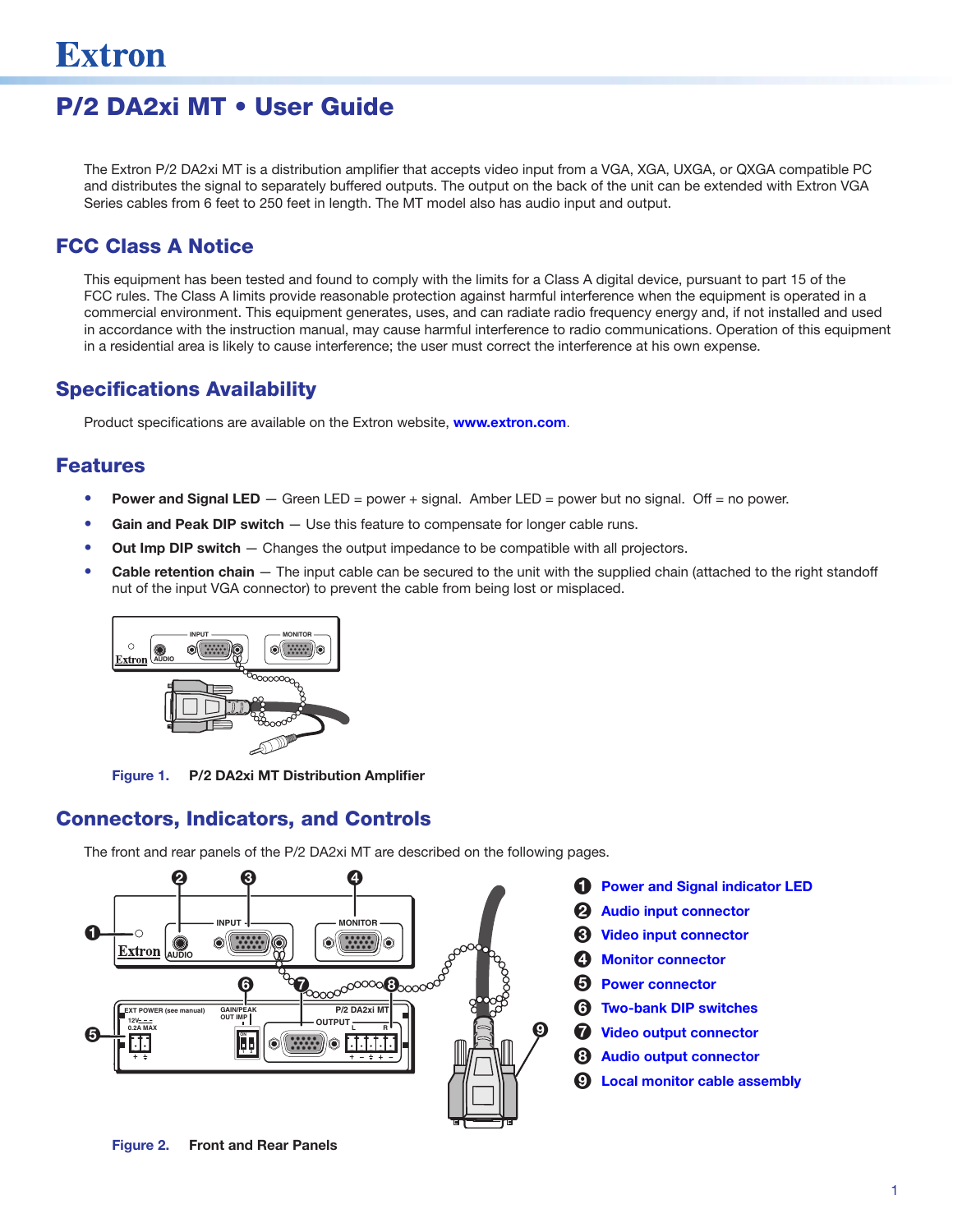# P/2 DA2xi MT • User Guide (Continued)

- <span id="page-1-0"></span>**[1](#page-0-0)** Power and Signal indicator LED  $-$  (see [figure 2](#page-0-0) on the previous page) When lit green, this LED indicates that the distribution amplifier is receiving both power and a computer signal. When lit amber, it indicates that the distribution amplifier is receiving power but no computer signal.
- <span id="page-1-1"></span>**[2](#page-0-0)** Audio input connector  $-$  Plug a 3.5 mm, mini plug audio cable from the sound card of a computer into this jack.
- <span id="page-1-2"></span>**[3](#page-0-0)** Video input connector – Connect the VGA-QXGA output of a computer to this connector.
- <span id="page-1-3"></span>[4](#page-0-0) Monitor connector – Connect a local monitor to this connector.

<span id="page-1-4"></span> $\bullet$  Power connector  $-$  Plug the external 12 V power only when needed (see  $\bigcirc$ , Power and Signal indicator LED above), into this 2-pole captive screw connector. The included power supply is shipped with a plug installed. If you need to cut the DC output cord to a different length and reinstall the plug, refer to the following figure and notes.



Figure 3. Power Connector Wiring

# ATTENTION: Potential Damage to Property:

#### ATTENTION : Possibles dégâts matériels :

- If not provided with a power supply, this product is intended to be supplied by a UL Listed power source marked "Class 2" or "LPS" and rated output 12V dc, min 0.5 A.
- Si le produit n'est pas fourni avec une source d'alimentation, il doit être alimenté par une source d'alimentation certifiée UL de classe 2 ou LPS, avec une tension nominale 12 Vcc, 0.5 A minimum.
- Always use a power supply provided by or specified by Extron. Use of an unauthorized power supply voids all regulatory compliance certification and may cause damage to the supply and the end product.
- Utilisez toujours une source d'alimentation fournie ou recommandée par Extron. L'utilisation d'une source d'alimentation non autorisée annule toute certification de conformité réglementaire, et peut endommager la source d'alimentation et l'unité.
- Unless otherwise stated, the AC/DC adapters are not suitable for use in air handling spaces or in wall cavities. The power supply is to be located within the same vicinity as the Extron AV processing equipment in an ordinary location, Pollution Degree 2, secured to the equipment rack within the dedicated closet, podium or desk.
- Sauf mention contraire, les adaptateurs CA/CC ne conviennent pas à une utilisation dans les espaces d'aération ou dans les cavités murales. La source d'alimentation doit être placée à proximité de l'équipement Extron dans un emplacement ordinaire soumis à un degré de pollution de catégorie II, solidement fixé au rack d'équipement d'une baie technique, d'un pupitre, ou d'un bureau.
- The installation must always be in accordance with the applicable provisions of National Electrical Code ANSI/NFPA 70, article 75 and the Canadian Electrical Code part 1, section 16. The power supply shall not be permanently fixed to building structure or similar structure.
- L'installation doit toujours être conforme aux dispositions applicables du Code américain de l'électricité (National Electrical Code) ANSI/NFPA 70, article 725, et du Code canadien de l'électricité. La source d'alimentation ne devra pas être fixée de façon permanente à la structure de bâtiment ou à d'autres structures similaires.
- When you connect the power supply, voltage polarity is extremely important. Applying power with incorrect voltage polarity could damage the power supply and the amplifier. Identify the power cord negative lead by the ridges on the side of the cord.
- Lorsque vous connectez la source d'alimentation, la polarité de la tension est extrêmement importante. Une alimentation avec une polarité de tension incorrecte peut endommager la source d'alimentation ainsi que l'interface. Il est essentiel d'identifier une connexion négative du cordon d'alimentation au niveau des stries sur les parties latérales du cordon.

NOTE: Do not tin the stripped power supply leads before installing the captive screw connector. Tinned wires are not as secure in the connectors and could pull out. Strip the power cord jacket 5 mm from the end.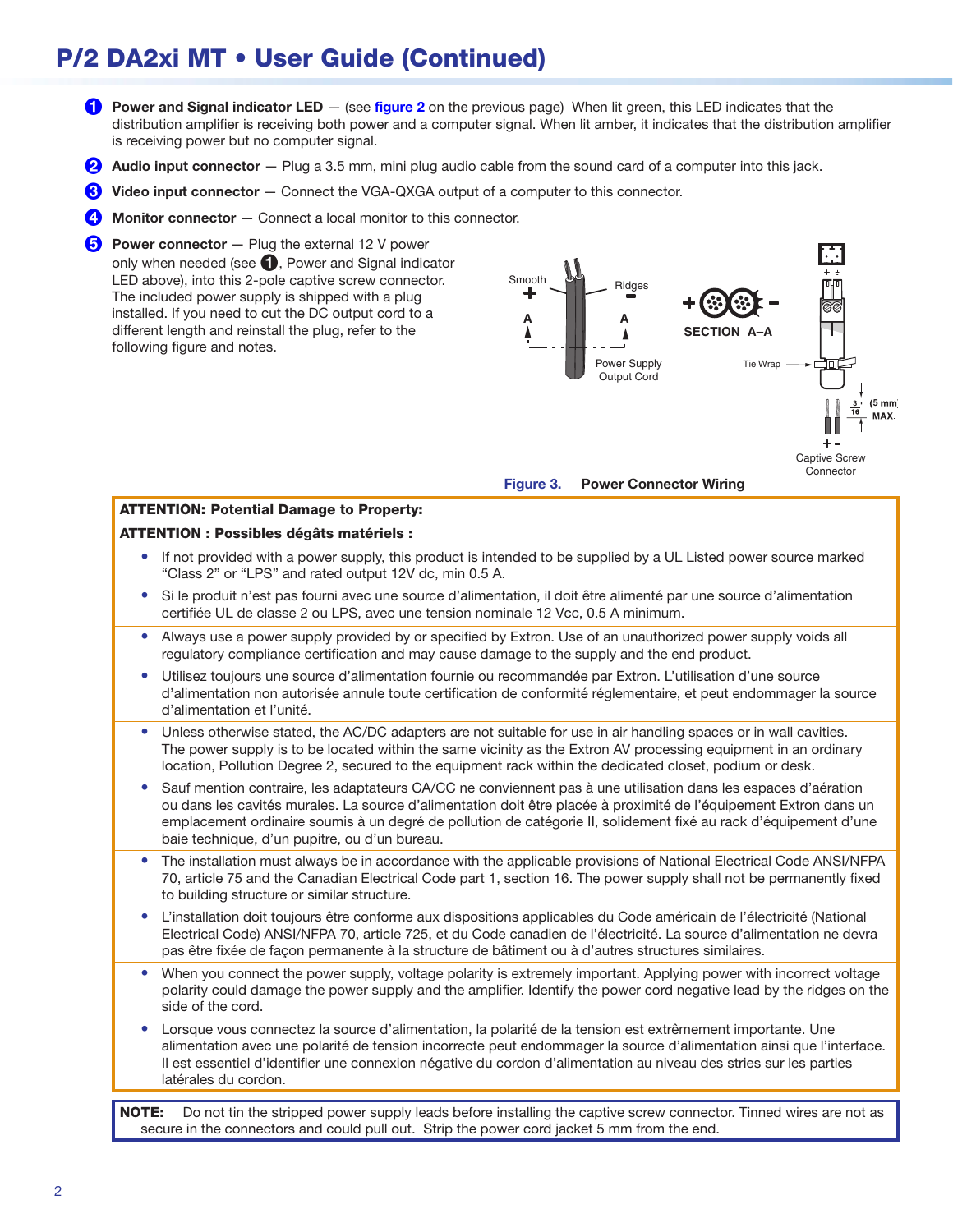#### CAUTION: Risk of Electric Shock

The two power cord wires must be kept separate while the power supply is plugged in. Remove power before continuing.

#### ATTENTION : Risque de choc électrique

Les deux cordons d'alimentation doivent être maintenus à l'écart tant que la source d'alimentation est branchée. Avant de continuer, coupez l'alimentation.

<span id="page-2-0"></span>To verify the polarity before connection, plug in the power supply with no load and check the output with a voltmeter.

- **[6](#page-0-0)** Two-bank DIP switches  $-$  (see [figure 2](#page-0-0) on [page 1](#page-0-0)) These switches affect only the video output ( $\odot$ ), not the monitor output ([4](#page-0-0)). The **Gain/Peak** DIP switch should be on (up) when the output cable is over 100 feet (30.5 m). The **Out Imp** DIP switch changes output impedance. If all connections and operations are correct, but the output device has no picture, switch to the other position.
- <span id="page-2-1"></span> $7$  Video output connector  $-$  Connect the video output device (projector, display panel, or monitor) to this connector.
- <span id="page-2-2"></span>[8](#page-0-0) Audio output connector – Wire a 3.5 mm 5-pole captive screw audio connector as shown below, and plug it into this connector. Connect the other end of the cable to an audio output device or recorder.



#### ATTENTION: Potential Damage to Property.

Connect the sleeve to ground (Gnd). Connecting the sleeve to a negative (-) terminal will damage the audio output circuits.

**ATTENTION :** Possibles dégâts matériels :

<span id="page-2-3"></span>Connectez le manchon à la borne de terre (Gnd). Connecter le manchon à une borne négative (-) endommagera les circuits de la sortie audio.

[9](#page-0-0) Local monitor cable assembly — Use this cable assembly to connect the local monitor (video) and speaker (audio) to the unit. The chain is used to attach the cable to the unit, to prevent the cable from being lost or misplaced.

## Mounting

### WARNING: Potential risk of serious injury.

Installation and service must be performed by authorized personnel only. This product should be used with a UL approved electrical box.

#### AVERTISSEMENT : Risque potentiel de blessure grave ou de mort :

L'installation et l'entretien doivent être effectués uniquement par un technicien qualifié. Ce produit devrait être utilisé avec un boîtier électrique certifié UL.

The P/2 DA2xi MT can be mounted on a rack shelf, under a desk or tabletop, or on a projector bracket.

#### UL Rack Mounting Guidelines

The following Underwriters Laboratories (UL) guidelines pertain to the safe installation of the equipment in a rack.

- 1. Elevated operating ambient temperature If installed in a closed or multi-unit rack assembly, the operating ambient temperature of the rack environment may be greater than room ambient temperature. Therefore, install the unit in an environment compatible with the maximum ambient temperature ( $Tma = +122 \degree F$ , +50  $\degree C$ ) specified by Extron.
- 2. Reduced air flow Install the equipment in a rack so that the amount of air flow required for safe operation of the equipment is not compromised.
- 3. Mechanical loading Mount the equipment in the rack so that a hazardous condition is not achieved due to uneven mechanical loading.
- 4. Circuit overloading Connect the equipment to the supply circuit and consider the effect that circuit overloading might have on overcurrent protection and supply wiring. Appropriate consideration of equipment nameplate ratings should be used when addressing this concern.
- 5. Reliable earthing (grounding) Maintain reliable grounding of rack-mounted equipment. Pay particular attention to supply connections other than direct connections to the branch circuit (that is, use of power strips).